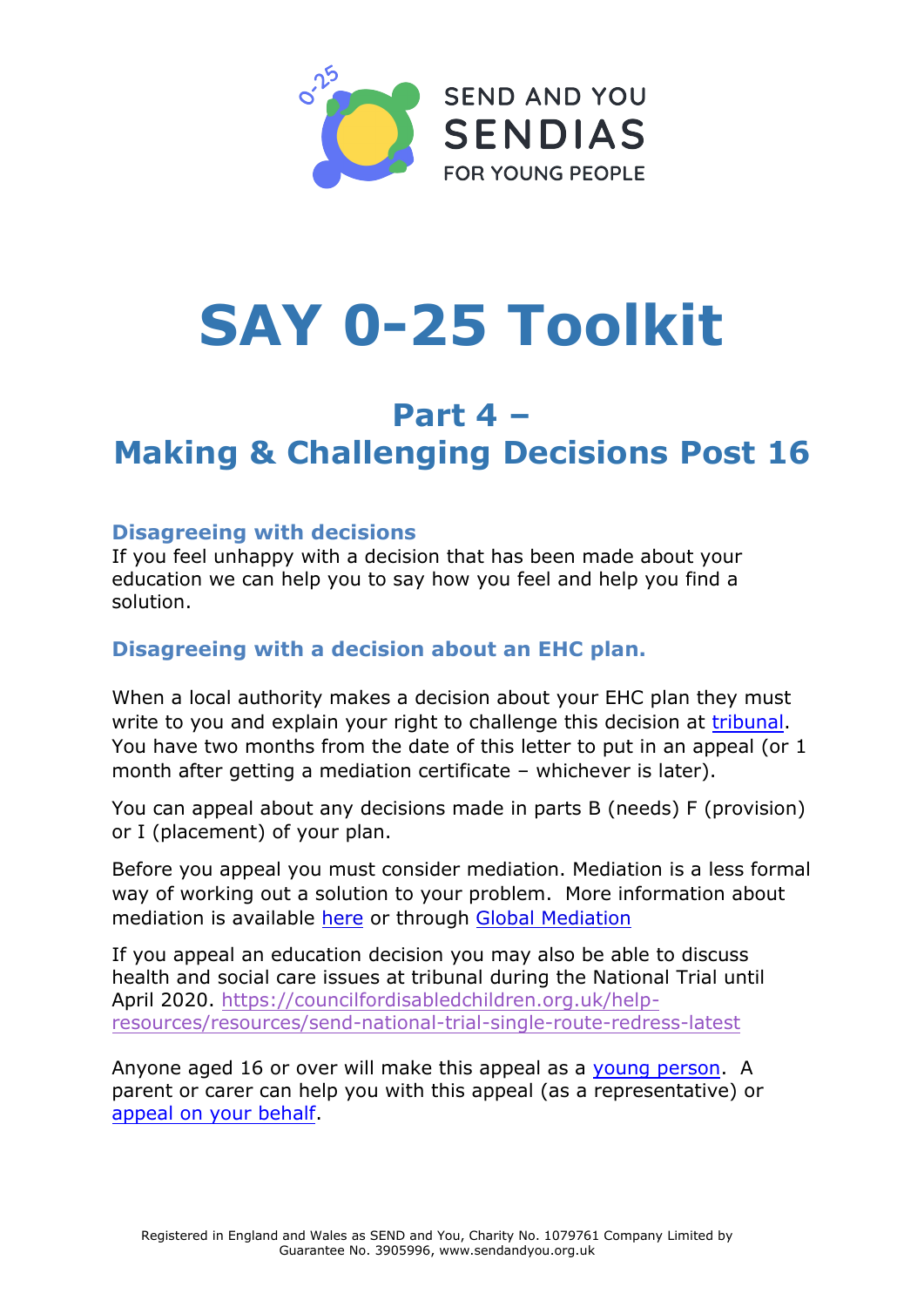### **Disagreeing with a decision about social care.**

You can discuss any concerns about a social care decision on your EHC plan at mediation.

If you are not happy with your social care you can make a complaint through the local authority's complaints procedure. If you are over 18 and need support making a complaint, each local authority should provide an adult 'social care complaints advocacy' service.

In Bristol this service is provided by [The Care Forum](https://www.thecareforum.org/advocacy/)**.**  In North Somerset it is provided by [SEAP](https://www.seap.org.uk/) In South Gloucestershire it is provided by [SWAN](https://swanadvocacy.org.uk/)

If you appeal an education decision on your EHC plan you may also be able to discuss social care issues at tribunal during the National Trial until April 2020. The judges may recommend that social care make changes to what is written on your plan or assess you to see what support you need.

#### **Disagreeing with a decision about your health**

If you disagree with a decision about your health on your plan, you can discuss this at mediation.

You can also contact:

- The Patient Advice and Liaison Service [PALS](https://www.nhs.uk/common-health-questions/nhs-services-and-treatments/what-is-pals-patient-advice-and-liaison-service/)
- or [Health Watch](http://www.healthwatch.co.uk/)

If you appeal an education decision on your EHC plan you may also be able to discuss health issues at tribunal during the National Trial until April 2020. The judges may recommend that health make changes to what is written on your plan or assess you to see what support you need.

#### **Making decisions and mental capacity?**

Everyone has a right to make their own decisions. Having mental capacity means you are able to make decisions for yourself. It should be presumed that you have mental capacity unless proved otherwise.

[The Mental Capacity Act 2005](http://www.legislation.gov.uk/ukpga/2005/9/contents) says that a person is unable to make their own decision if they cannot do one or more of the following four things:

- understand information given to them
- retain that information long enough to be able to make the decision
- weigh up the information available to make the decision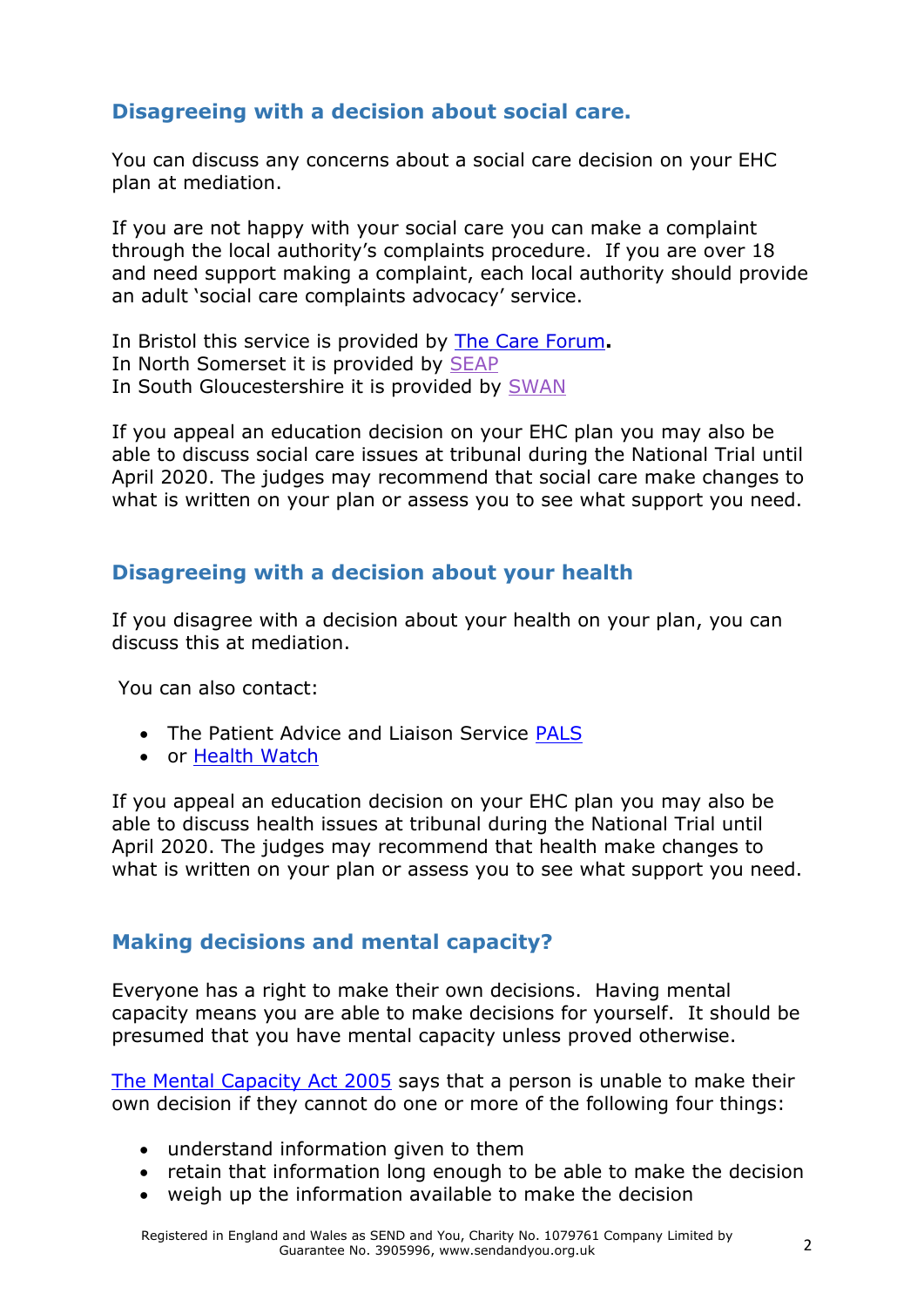• communicate their decision  $-$  this could be by talking, using sign language or even simple muscle movements such as blinking an eye or squeezing a hand

Every effort should be made to help you make your own decisions. Any decisions made for you must be in your [best interests.](http://www.scie.org.uk/mca/introduction/mental-capacity-act-2005-at-a-glance) Mental capacity should be judged each time you need to make a decision – just because you find one decision difficult doesn't mean you find all decisions difficult.

Parents or carers can make decisions on your behalf as long as you have given consent (you have said it is ok).

#### **Advocacy**

If you are over 18, find it difficult to have a say in your care and you do not have anyone who can help you, local authorities have a duty under the [Care Act 2014](http://www.legislation.gov.uk/ukpga/2014/23/part/1/crossheading/independent-advocacy-support/enacted) to provide [independent advocacy.](http://www.scie.org.uk/care-act-2014/advocacy-services/commissioning-independent-advocacy/easy-read/commissioning-independent-advocacy-easy-read.pdf) This means someone who is not controlled by the council who can help you understand your choices and help you get what you need. Contact your local authority to find out more.

#### **Any Questions?**

Please contact us if you are still unclear or have any questions about any information in this document, or about any other aspect of Special Educational Needs & Disabilities:

- call our Information, Advice & Support line: **0117 989 7725**
- [email us:](mailto:support@supportiveparents.org.uk) support@[sendandyou](mailto:support@supportiveparents.org.uk).org.uk
- contact us via our website: [www.sendandyou.org.uk/contact-us](http://www.supportiveparents.org.uk/contact)

**If you are 16 or over and would like a parent or carer to contact us on your behalf, you will need to complete a consent form.**Your parent/carer can ask us for one or you can download one from our website.

#### **Expanded links used in this document:**

- tribunal: <https://www.gov.uk/appeal-ehc-plan-decision>
- mediation: [https://www.gov.uk/appeal-ehc-plan-decision/before-you](https://www.gov.uk/appeal-ehc-plan-decision/before-you-appeal)[appeal](https://www.gov.uk/appeal-ehc-plan-decision/before-you-appeal)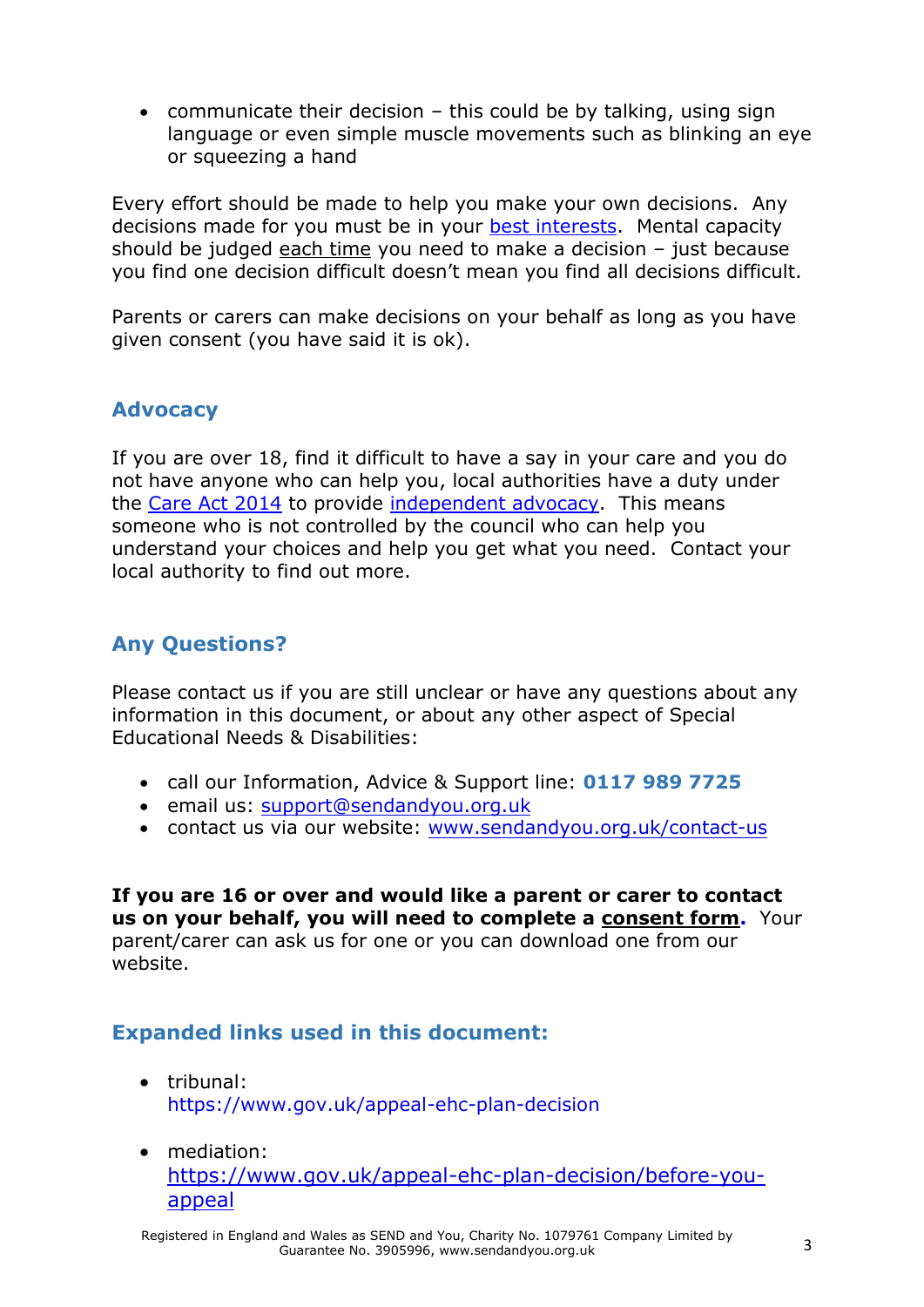- alobal mediation: [www.globalmediation.co.uk](http://www.globalmediation.co.uk/)
- young person: [https://www.gov.uk/appeal-ehc-plan-decision/appeal-as-a](https://www.gov.uk/appeal-ehc-plan-decision/appeal-as-a-young-person)[young-person](https://www.gov.uk/appeal-ehc-plan-decision/appeal-as-a-young-person)
- appeal on your behalf: [https://www.gov.uk/appeal-ehc-plan-decision/appeal-as-a](https://www.gov.uk/appeal-ehc-plan-decision/appeal-as-a-parent)[parent](https://www.gov.uk/appeal-ehc-plan-decision/appeal-as-a-parent)
- The Care Forum: [www.thecareforum.org/advocacy](http://www.thecareforum.org/advocacy)
- The Patient Advice and Liaison Service (PALS): [https://www.bristolccg.nhs.uk/contact/patient-advice-and-liaison](https://www.bristolccg.nhs.uk/contact/patient-advice-and-liaison-service-pals/)[service-pals/](https://www.bristolccg.nhs.uk/contact/patient-advice-and-liaison-service-pals/)
- Health Watch: <http://www.healthwatch.co.uk/>
- The Mental Capacity Act 2005: <http://www.legislation.gov.uk/ukpga/2005/9/contents>
- Best Interests: [https://www.scie.org.uk/mca/introduction/mental-capacity](https://www.scie.org.uk/mca/introduction/mental-capacity-act-2005-at-a-glance)[act-2005-at-a-glance](https://www.scie.org.uk/mca/introduction/mental-capacity-act-2005-at-a-glance)
- Care Act 2014: [http://www.legislation.gov.uk/ukpga/2014/23/part/1/crosshea](http://www.legislation.gov.uk/ukpga/2014/23/part/1/crossheading/independent-advocacy-support/enacted) ding/[independent-advocacy-support/enacted](http://www.legislation.gov.uk/ukpga/2014/23/part/1/crossheading/independent-advocacy-support/enacted)
- [Independent advocacy:](http://www.scie.org.uk/care-act-2014/advocacy-services/commissioning-independent-advocacy/easy-read/commissioning-independent-advocacy-easy-read.pdf) [https://www.scie.org.uk/care-act-2014/advocacy](https://www.scie.org.uk/care-act-2014/advocacy-services/commissioning-independent-advocacy/easy-read/commissioning-independent-advocacy-easy-read.pdf)[services/commissioning-independent-advocacy/easy](https://www.scie.org.uk/care-act-2014/advocacy-services/commissioning-independent-advocacy/easy-read/commissioning-independent-advocacy-easy-read.pdf)[read/commissioning-independent-advocacy-easy-read.pdf](https://www.scie.org.uk/care-act-2014/advocacy-services/commissioning-independent-advocacy/easy-read/commissioning-independent-advocacy-easy-read.pdf)
- Bristol: [https://www.bristol.gov.uk/social-care-health/advocacy](https://www.bristol.gov.uk/social-care-health/advocacy-someone-to-speak-on-your-behalf)[someone-to-speak-on-your-behalf](https://www.bristol.gov.uk/social-care-health/advocacy-someone-to-speak-on-your-behalf)
- North Somerset: [https://www.n-somerset.gov.uk/my](https://www.n-somerset.gov.uk/my-services/socialcare/adults/making-decisions-about-care/advocacy/)[services/socialcare/adults/making-decisions-about](https://www.n-somerset.gov.uk/my-services/socialcare/adults/making-decisions-about-care/advocacy/)[care/advocacy/](https://www.n-somerset.gov.uk/my-services/socialcare/adults/making-decisions-about-care/advocacy/)